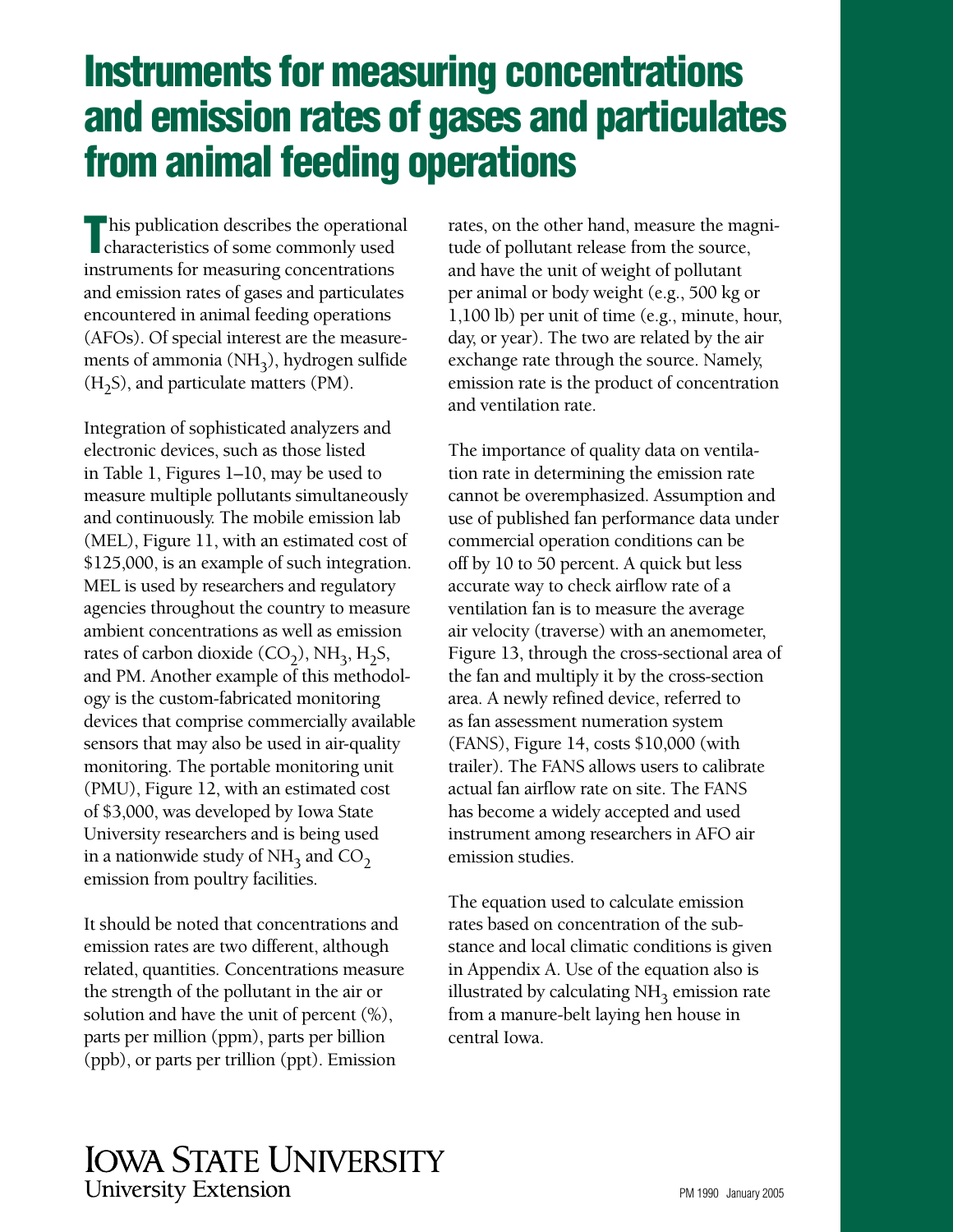## **Table 1. Instruments for measuring ammonia (NH3), hydrogen sulfide (H2S), and particulate matter (PM) concentrations**

| <b>Instrument Type</b>                                      | <b>Detection Limita</b> | Uncertainty <sup>b</sup> | Response Time <sup>c</sup>                         | Data Type                      | <b>Degree</b><br>of Maintenance | <b>Portability</b>                                 | <b>Power Required</b>     | <b>Vulnerability</b><br>or Immunity                                     | Approximate<br>Cost                                      | <b>Suitability</b>                       |  |
|-------------------------------------------------------------|-------------------------|--------------------------|----------------------------------------------------|--------------------------------|---------------------------------|----------------------------------------------------|---------------------------|-------------------------------------------------------------------------|----------------------------------------------------------|------------------------------------------|--|
| Ammonia (NH <sub>2</sub> )                                  |                         |                          |                                                    |                                |                                 |                                                    |                           |                                                                         |                                                          |                                          |  |
| Colorimetric tube (active or<br>passive diffusion) (Fig. 1) | $0.5$ ppm               | $20 - 25%$ of reading    | $<$ 2 minutes                                      | Snapshot or<br>time integrated | N/A                             | Portable,<br>easy to use                           | None                      |                                                                         | Tube: \$5–6<br>Pump: \$300                               | Indoor/outdoor<br>ppm levels             |  |
| Chem-cassette single point<br>monitor (SPM) (Fig. 2)        | 3 ppm                   | $20 - 25%$ of reading    | $>10$ seconds                                      | Real time,<br>continuous       | Moderate                        | Fairly portable,<br>weighs 15 lb                   | 12 VDC,<br><b>110 VAC</b> | Vulnerable<br>to moisture<br>interference                               | SPM: \$7,000<br>Tape: \$60-80 ea.                        | Indoor/outdoor<br>ppm levels             |  |
| Electro-chemical monitor<br>(Fig. 3)                        | 1 ppm                   | $<$ 6% of reading        | $<$ 1 minute                                       | Real time,<br>continuous       | Moderate                        | Portable,<br>easy to use,<br>weighs 0.5 lb         | 9 VDC                     | Vulnerable to<br>sensor saturation<br>from continuous<br>$NH3$ exposure | Base unit: \$500<br>Sensor: \$350                        | Indoor/outdoor<br>ppm levels             |  |
| Photo-acoustic multi-gas<br>analyzer (Fig. 4)               | $0.2$ ppm<br>or lower   | 1% full scale            | $>13$ s for single<br>gas, and $> 40$ s<br>5 gases | Real time,<br>continuous       | <b>Relatively low</b>           | Relatively<br>portable,<br>weighs 20 lb<br>or less | <b>110 VAC</b>            | May compensate<br>for temperature,<br>pressure, and<br>moisture         | \$10,000 for<br>$NH3$ only<br>\$45,000 for<br>five gases | Indoor/outdoor<br>low-high<br>ppm levels |  |
| Chemiluminescence analyzer<br>(Fig. 5)                      | 1 ppb                   | 1% full scale            | $<$ 120 seconds                                    | Real time,<br>continuous       | High                            | Not readily<br>portable,<br>weighs 60 lb           | <b>110 VAC</b>            | Immune<br>to moisture<br>interference                                   | \$17,000                                                 | Indoor/outdoor,<br>ppb-ppm<br>levels     |  |



**2** 

**Figure 1. Colorimetric tube (active or passive diffusion)** 



P Spare1



**Figure 4. Photo-acoustic multi-gas analyzer** 



**Figure 2. Chem-cassette single Figure 3. Electro-point monitor chemical monitor Figure 5. Chemiluminescence analyzer**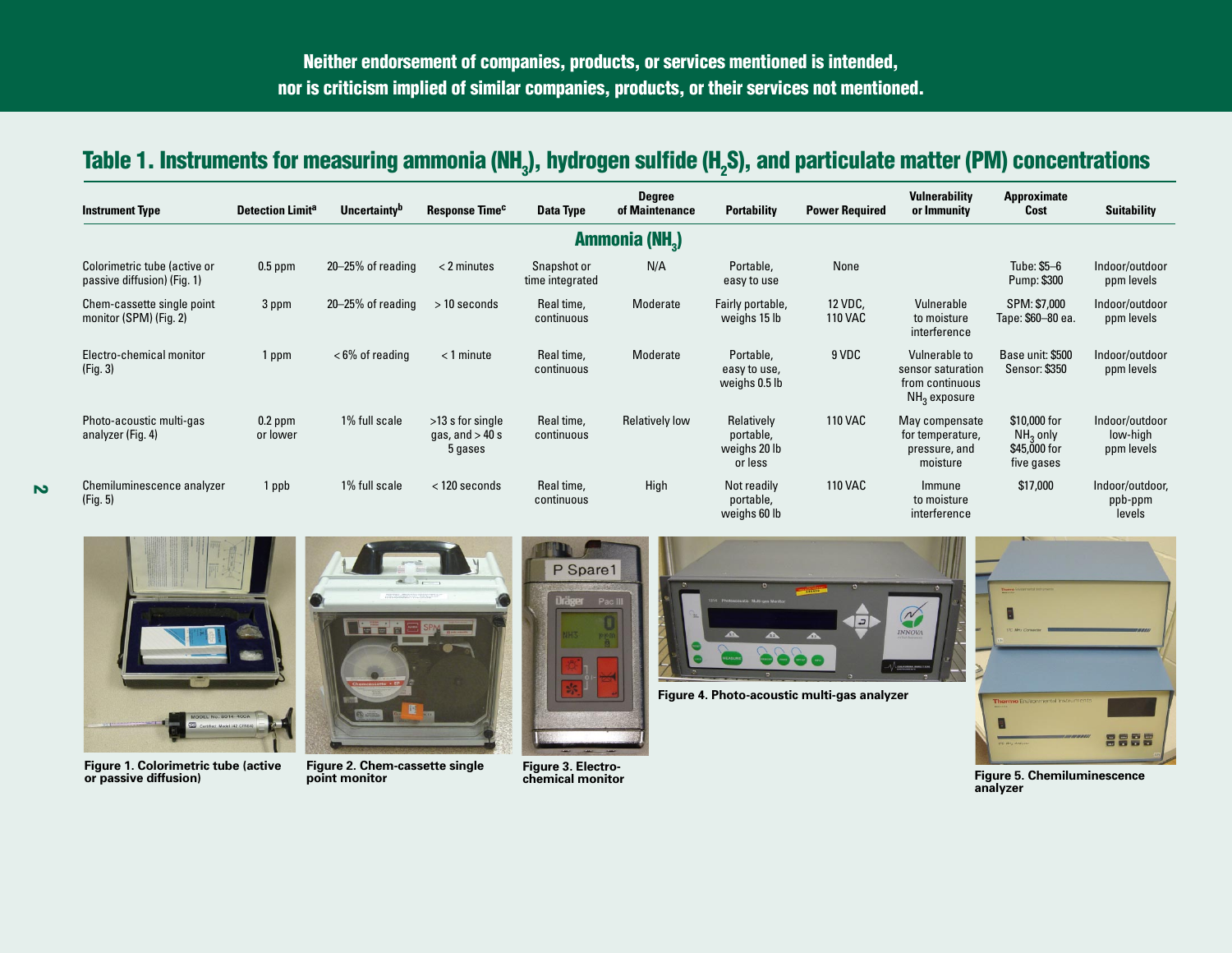| <b>Instrument Type</b>                                             | <b>Detection Limita</b>                              | <b>Uncertainty</b> <sup>b</sup>                                                                  | Response Time <sup>c</sup>                  | Data Type                               | <b>Degree</b><br>of Maintenance          | <b>Portability</b>                       | <b>Power Required</b>     | Vulnerability<br>or Immunity                                | Approximate<br>Cost                                 | <b>Suitability</b>                              |  |
|--------------------------------------------------------------------|------------------------------------------------------|--------------------------------------------------------------------------------------------------|---------------------------------------------|-----------------------------------------|------------------------------------------|------------------------------------------|---------------------------|-------------------------------------------------------------|-----------------------------------------------------|-------------------------------------------------|--|
| <b>Hydrogen Sulfide (H<sub>2</sub>S)</b>                           |                                                      |                                                                                                  |                                             |                                         |                                          |                                          |                           |                                                             |                                                     |                                                 |  |
| Colorimetric tube (active or<br>passive diffusion) (Fig. 1)        | $0.5$ ppm                                            | 20-25% of reading                                                                                | $<$ 2 minutes                               | Snapshot or<br>time integrated          | N/A                                      | Portable.<br>easy to use                 | None                      |                                                             | Tube: \$5-6<br>Pump: \$300                          | Indoor/outdoor<br>ppm levels                    |  |
| Chem-cassette single point<br>monitor (SPM) (Fig. 2)               | 3 ppb                                                | $20 - 25%$ of reading                                                                            | 15 minutes                                  | Real time,<br>continuous                | Moderate                                 | Portable,<br>weighs 15 lb                | 12 VDC,<br><b>110 VAC</b> | Vulnerable<br>to moisture<br>interference                   | SPM: \$7,000<br>Tape: \$60-80 ea.                   | Indoor/outdoor<br>ppb levels                    |  |
| Jerometer (Fig. 6)                                                 | 3 ppb                                                | 1-2% full scale                                                                                  | $<$ 30 seconds                              | Snapshot or<br>real time,<br>continuous | Moderate                                 | Portable.<br>easy to use,<br>weighs 7 lb | 12 VDC,<br><b>110 VAC</b> |                                                             | \$8,000                                             | Indoor/outdoor<br>ppb-ppm<br>levels             |  |
| Pulsed fluorescence analyzer<br>(trace level) (Fig. 7)             | $0.06 - 0.75$ PPB.<br>depending on<br>operating mode | The larger of 1%<br>reading or 1 ppb                                                             | 80-320 seconds                              | Real time,<br>continuous                | Moderate                                 | Not readily<br>portable                  | <b>110 VAC</b>            | Immune<br>to moisture<br>interference                       | \$17,000                                            | Indoor/outdoor,<br>ppb-ppm<br>levels            |  |
|                                                                    |                                                      |                                                                                                  |                                             |                                         | <b>Particulate Matter (PM)</b>           |                                          |                           |                                                             |                                                     |                                                 |  |
| Laser particle counter<br>$(LPC)$ (Fig. 8)                         | $0.3 \mu m$                                          | $10 - 15%$                                                                                       | Immediate                                   | Particle counts.<br>not gravimetric     | High when<br>used in<br>dusty conditions | Portable.<br>easy to set up              | 12 VDC,<br><b>110 VAC</b> | <b>Contamination and</b><br>hence instrument<br>malfunction | \$4,000<br>or more                                  | Indoor/outdoor<br>low PM levels                 |  |
| Filtration (Fig. 9)                                                | Depends on<br>balance used                           | $>10\%$                                                                                          | Variable                                    | Time integrated                         | Low                                      | Portable.<br>easy to set up              | 12 VDC,<br><b>110 VAC</b> | Care in sample<br>handling and<br>weighing                  | Pump kit: \$800<br>Ready-to-use<br>filters: \$65/50 | Indoor/outdoor,<br>low-high<br><b>PM</b> levels |  |
| Tapered electronic<br>oscillation microbalance<br>(TEOM) (Fig. 10) | $0.01 \mu g$                                         | 5.0 $\mu$ g/m <sup>3</sup><br>(10 min average)<br>$1.5 \,\mathrm{\upmu g/m^3}$<br>(1-hr average) | 10-60 minutes.<br>depending on<br>precision | Real-time.<br>continuous                | High                                     | Not readily<br>portable                  | <b>110 VAC</b>            | Clogging in<br>dusty conditions                             | \$18,000                                            | Indoor/outdoor<br>low-high<br><b>PM</b> levels  |  |

aDetection limit refers to the lowest level that the instrument is able to measure with the specified uncertainty.

bUncertainty refers to the deviation of the measured value from the true value.

<sup>c</sup>Response time generally refers to the time needed for the instrument to register 90% or higher of the equilibrium value.



**Figure 6. Jerometer** 



**Figure 7. Pulsed fluorescence analyzer (trace level) Figure 9. Filtration pump and filter** 





**Figure 10. Tapered electronic oscillation microbalance** 

**Figure 8. Laser particle counter** 

**Neither endorsement of companies, products, or services mentioned is intended, nor is criticism implied of similar companies, products, or their services not mentioned.** 

**3 3**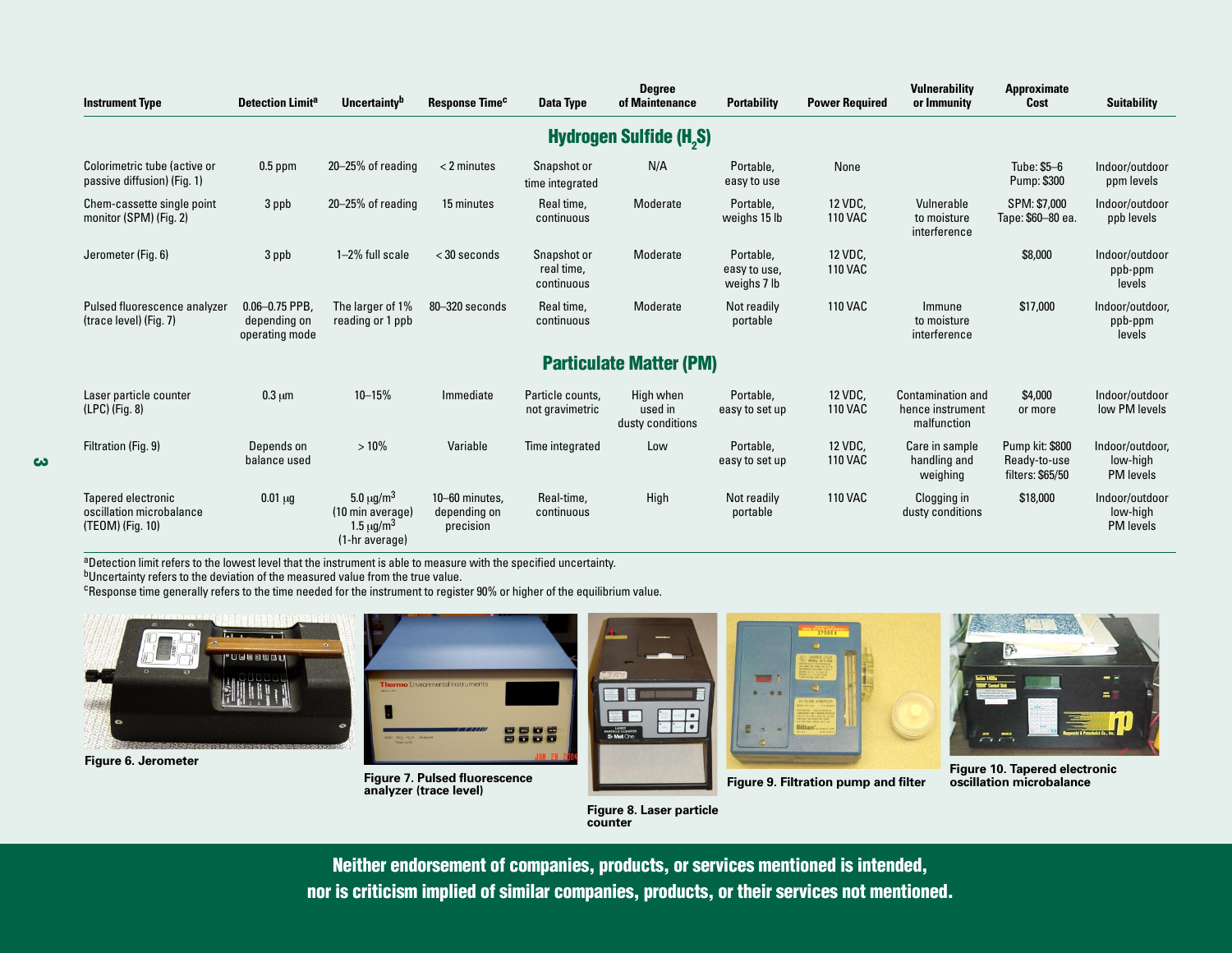

**Figure 11. Mobile emission lab** 



Figure 12. Portable monitoring unit Figure 13. Anemometer



**Figure 14. Fan assessment numeration system**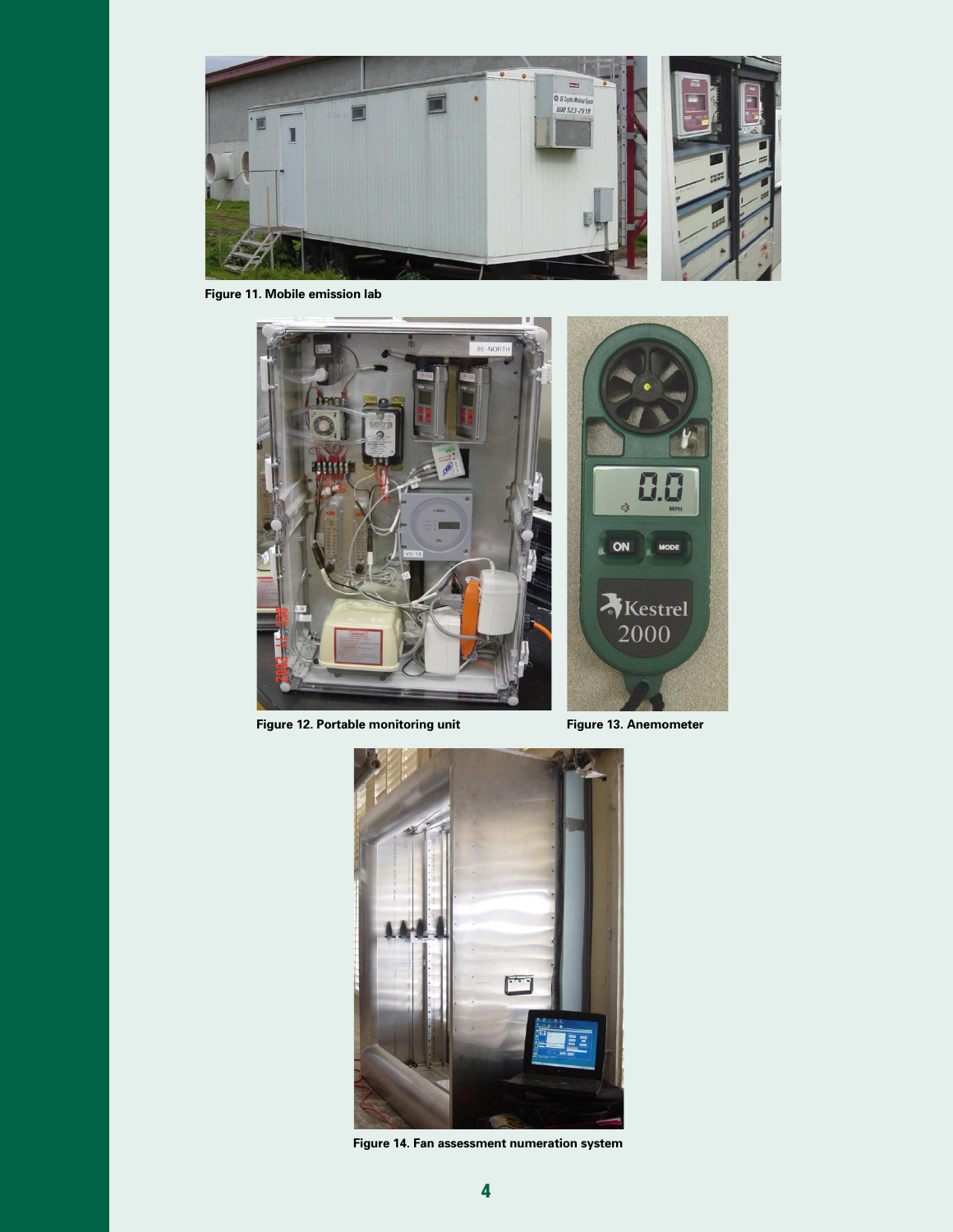#### **Appendix A. Equation and example of emission rate calculation**

$$
ER = Q \times (C_0 - C_i) \times 10^{-6} \times \frac{W_m}{V_m} \times \frac{T_{std}}{T_a} \times \frac{P_a}{P_{std}}
$$

where  $ER =$  emission rate, weight per unit time

- $Q =$  ventilation or air exchange rate through the building or source at field temperature and barometric pressure conditions, volume per unit time
- $C_i$  = concentration of the pollutant at inlet of the building or source, ppm
- $C_0$  = concentration of the pollutant at outlet of the building or source, ppm
- $W_m$  = molar weight of the pollutant at standard temperature (0 °C) and

pressure (101.325 kPa) or STP, g/mole (e.g., 17 g/mole for  $NH<sub>3</sub>$ )

- $V_m$  = molar volume of the pollutant gas at STP, 22.4 L/mole
- $T_{\text{std}}$  = standard temperature, 273.15 °K
- $T_a$  = ambient temperature, (°C + 273.15) °K
- $P_{\text{std}} =$  standard barometric pressure, 101.325 kPa
- $P_{a}$  = ambient barometric pressure, kPa

*Example.* A manure-belt laying hen house located in central Iowa (elevation of 1,000 ft) contains 100,000 laying hens. The layer house is ventilated at 1.5 CFM per bird to maintain an indoor air temperature of 74  $^{\circ}$ F. Hourly average NH<sub>3</sub> concentration of incoming or fresh air and exhaust air is measured to be 0 and 4 ppm, respectively. Determine the hourly ammonia emission rate from the layer building.

**Step 1.** Building ventilation rate, Q

 $Q = 1.5$  CFM/hen  $\times$  100,000 hens/bldg = 150,000 CFM/bldg

Converting Q from CFM to liter per hour by multiplying CFM value by 1,699,

 $Q = 150,000 \text{ CFM/b}$ ldg  $\times 1,699 \text{ L/hr/CFM} = 254,850,000 \text{ L/(hr-b}$ ldg)

**Step 2.** Absolute ambient temperature of the exhaust air,  $T_a$ First, converting air temperature from Fahrenheit to Celsius by the following equation:  $^{\circ}$ C = ( $^{\circ}$ F – 32)/1.8 = (74 – 32)/1.8 = 23.33 Then, the absolute temperature is determined as,  $T_a = {}^{\circ}C + 273.15 = 23.33 + 273.15 = 296.5 {}^{\circ}K$ 

**Step 3.** Ambient barometric pressure,  $P_a$ 

At elevation of 1,000 ft above the sea, the nominal barometric pressure is 98 kPa, and is used in this calculation (if measured, use the actual value).

**Step 4.** Calculate NH<sub>3</sub> ER of the building by substituting the values into the ER equation:

$$
ER = 254,850,000 \times (4-0) \times 10^{-6} \times \frac{17}{22.4} \times \frac{273.15}{296.5} \times \frac{98}{101.325} = 689 \text{ g/(hr-bldg)} = 1.52 \text{ lb/(hr-bldg)}
$$